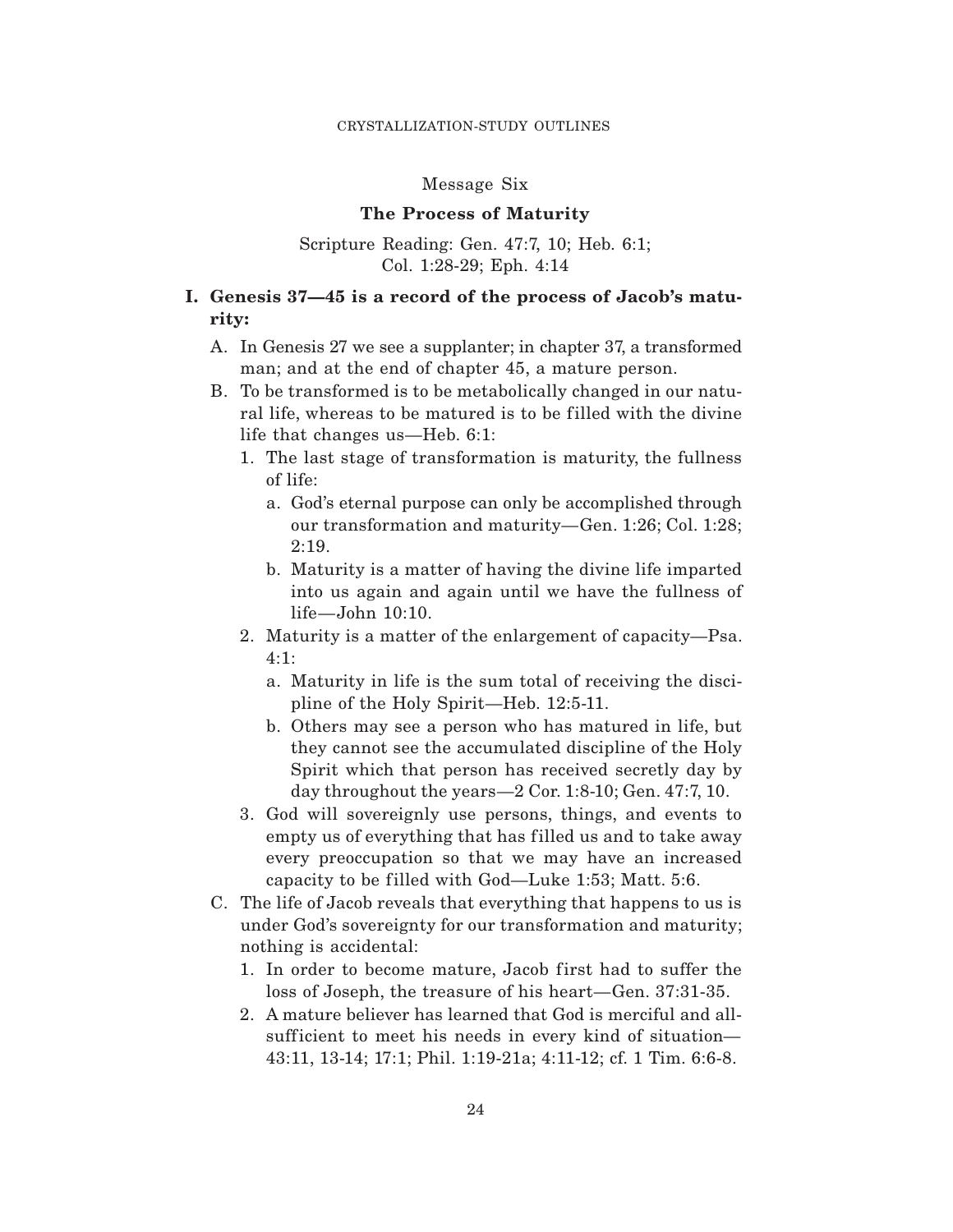#### GENESIS (3)

## Message Six (continuation)

- 3. His trust and rest are altogether in the mercy of his allsufficient God, no longer in himself or in his ability—Rom. 9:16.
- **II. In Song of Songs 6:13 the lover of Christ, having passed through the various stages of transformation, has become, in the maturity of Christ's life, the Shulammite, the reproduction and duplication of Christ to match Him for their marriage:**
	- A. *Shulammite* is the feminine form of *Solomon,* indicating that, in the maturity of life, she has become the same as Christ in life, in nature, in expression, and in function for the accomplishment of God's eternal economy—v. 13.
	- B. In Song of Songs 3 the lover of Christ reaches a mature stage, becoming a palanquin, and eventually is reckoned by the Lord as Jerusalem—vv. 9-10; 6:4:
		- 1. She reaches this stage by the breaking of her natural man and by the subduing of her will—3:6; 4:1, 4.
		- 2. Through her living in Christ's ascension as the new creation in resurrection, the lover of Christ becomes mature in the riches of the life of Christ so that she becomes the building of God, the sanctuary of God—6:4.
- **III. We need to experience the development of the divine life and the divine nature contained in the divine seed that has been sown into us so that we may have a rich entrance into the eternal kingdom—2 Pet. 1:1, 4-11:**
	- A. We have been allotted the wonderful, equally precious faith, and this faith is an all-inclusive seed—v. 1; 1 Pet. 1:23:
		- 1. All the divine riches are in this seed, but we must be diligent to develop them; to grow to maturity is to develop what we already have—2 Pet. 1:1-8; 3:18.
		- 2. By developing these virtues, we grow in life, and eventually, we will reach maturity, be full of Christ, and be qualif ied and equipped to be kings in the coming kingdom—Eph. 4:13-15; 2 Pet. 1:11.
		- 3. We need to have the full development and maturity from the seed of faith, through the roots of virtue and knowledge, the trunk of self-control, and the branches of endurance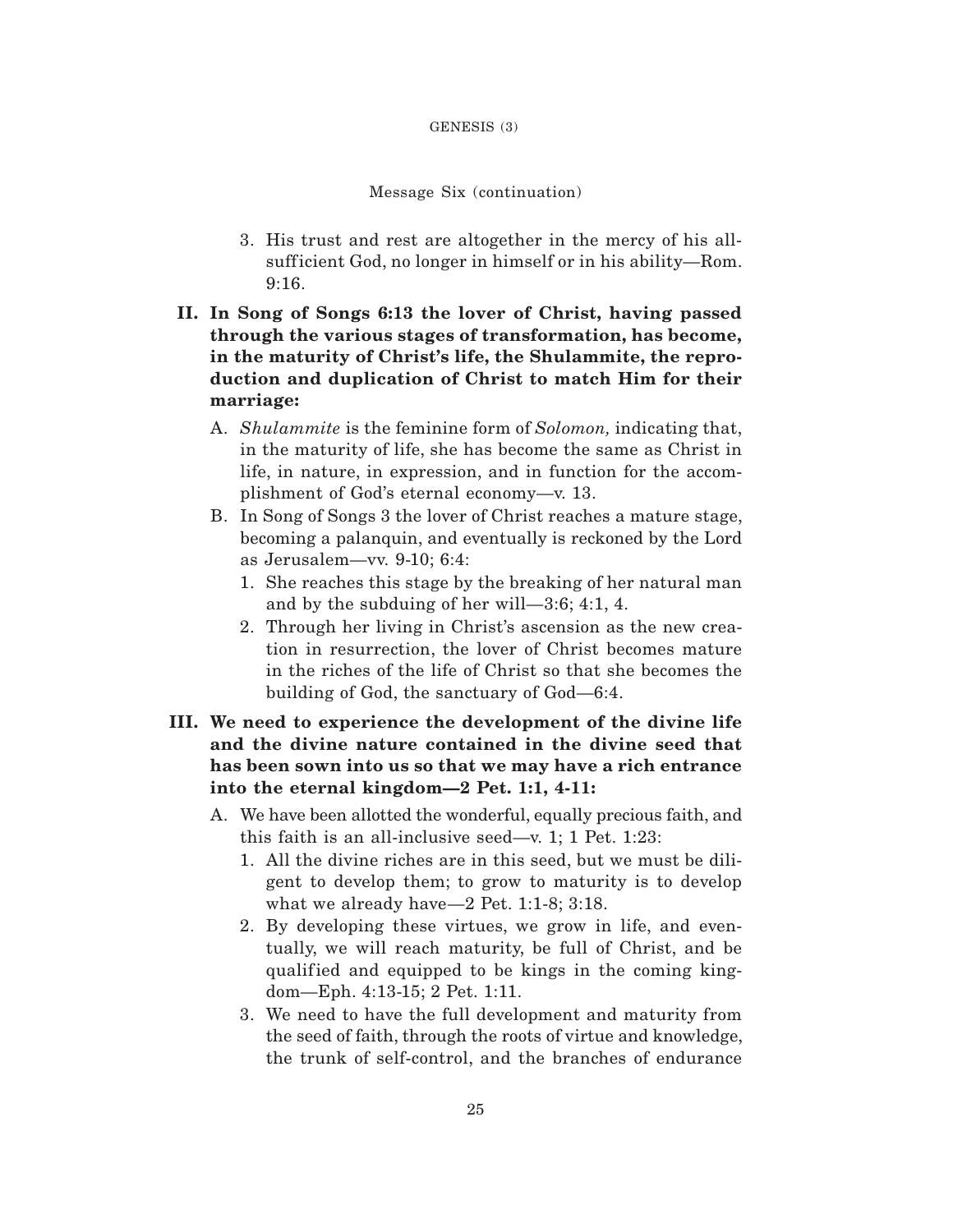Message Six (continuation)

and godliness, to the blossom and fruit of brotherly love and love—vv. 5-7.

- 4. The ultimate development of the divine nature within us is love—*agape,* the Greek word used in the New Testament for the divine love, which God is in His nature—v. 7; 1 John 4:8, 16:
	- a. We need to let the divine seed of the allotted faith develop to its consummation in the divine and nobler love—2 Pet. 1:5-7.
	- b. When we partake of the divine nature and grow in life unto maturity, we are filled with God as love, and we become persons of love, even love itself—Eph. 3:19.
- B. We should be diligent to pursue the growth, development, and maturity of the divine life and nature for a rich entrance into the eternal kingdom—2 Pet. 1:10-11.

# **IV. Paul's burden in the book of Hebrews was to bring the believers out of the initial stage of salvation on to maturity— 5:11—6:5:**

- A. To be brought on to maturity is to be brought into the word of righteousness concerning Christ's heavenly ministry and the way of God's economy, the word that is solid food—5:12-14; 6:1:
	- 1. The book of Hebrews was written to bring the believers on from the good word concerning Christ's earthly ministry to the word of righteousness concerning Christ's heavenly ministry and thereby bring the believers on to maturity— 1:3; 4:14-16; 6:20; 7:25; 8:1-2.
	- 2. The word of righteousness embodies the thought of God's justice and righteousness and governmental dealings with His people—5:13.
	- 3. Righteousness is a matter of God's kingdom; righteousness issues from God in His administration and is related to His government and rule—Matt. 6:33; Psa. 89:14; 97:2; Isa. 32:1.
- B. The Lord wants to bring us on to maturity, but we must cooperate with His gracious work—Heb. 6:1:
	- 1. We need to share with Christ in His attainments—1:9; 3:14.